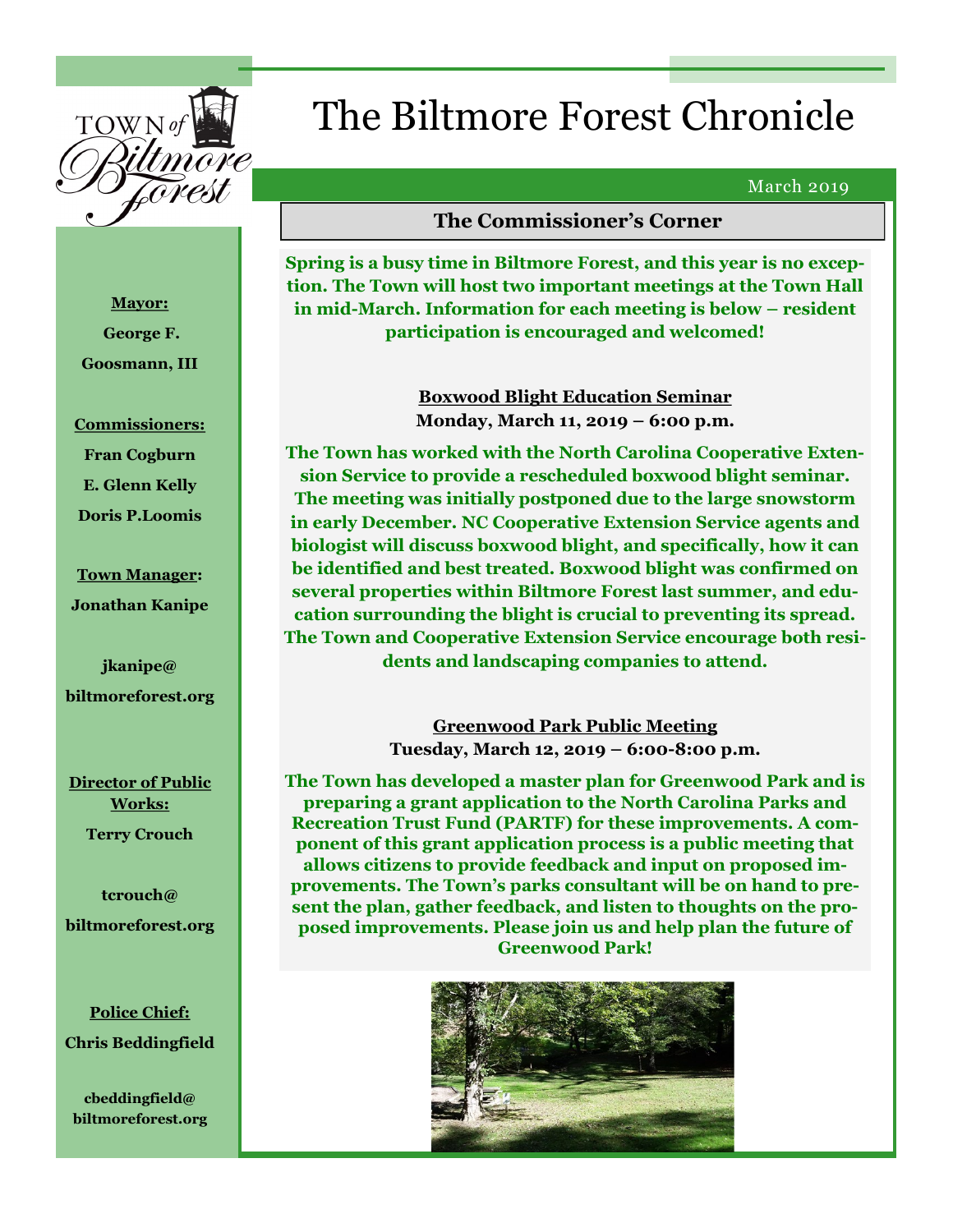

**In the event of a sewer problem or see a manhole cover overflowing, please call the Metropolitan Sewerage District at 828- 255-0061.**

# **Fage 2 FROM THE PUBLIC WORKS DEPARTMENT**

**Brush pickup has started and will be picked up on the 15th of every month for the North side of Town and the 30th of every month for the South side of Town. Please make sure brush is out no earlier than 7 days before pickup.**

**For the week of Memorial day, May 27th the garbage and recycling pickup will be delayed by one day.** 

**Please welcome James Bumgarner and Lucius Riley. We are happy to have them join our team and they will be performing trash and recycling pickup duties. Please remember to place all household trash in garbage bags. This helps with loading of the garbage, and reduces injuries . Over 500 tons of garbage is collected each year.**

**The Town provides two dumpsters for the Town use. Please remember that only bagged household garbage is allowed in the dumpsters. There is an unauthorized materials list posted on a sign next to the dumpsters if you are in question.**

**During inclement weather, please do not park any vehicles on the road or road shoulders. It will be safer for the trucks to clear the road of snow and avoid hitting cars with salt and sand.**

**If you have any concerns or questions about trash, recycling, white goods collection, brush collection, or leaf pickup please feel free to contact us at 274-3919.** 





### **Employee Anniversaries**



**Officer Kim Rhinehart 18Years**



**Sgt. John Driver 12 Years**



**David Arrington 34 Years**



**Brian Godleski 2 Years**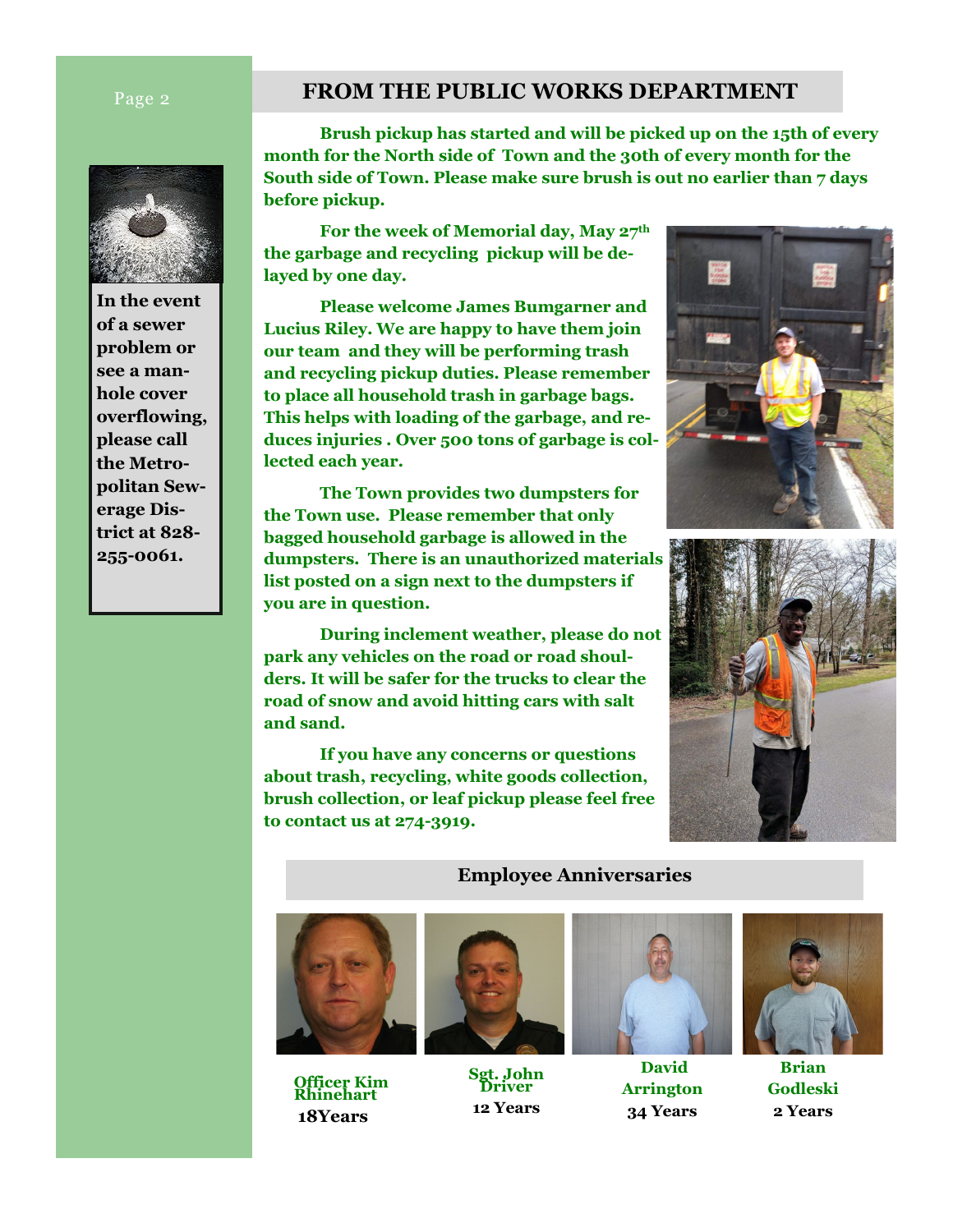# **FROM THE POLICE DEPARTMENT**

**Spring time in Biltmore Forest is one of our most beautiful times of year. It is very easy to become complacent and unaware of situations around us as we are so focused on our tasks at hand. Always remember that our situational awareness is our number one crime prevention tool. Pay attention to what happens around you. If something doesn't seem quite right, it probably isn't. If you see something, say something.** 

- **In warm weather months personal property thefts increase; there is a tendency to leave items, such as bicycles, gardening tools, lawnmowers, weed eaters, and other yard tools lying around in the open. Make sure you lock up your personal property in your garage**
- **Always remember to roll up your car windows, take any valuables out of your car, and lock your doors every time you exit your vehicle, even if your vehicle is parked in your driveway.**
- **Please call us at 828-274-0822 or 911 with emergencies or suspicious activity. As always feel free to contact me or the department with any questions at all.**

# **Chief Chris Beddingfield**

# **Email: cbeddingfield@biltmoreforest.org**

**Please welcome Shelby Tate and Aslyne Tate to the Police Department as civilian dispatchers.** 

**Shelby was a dispatcher at Mission Health and she dispatched the MAMA(Mountain Area Medical Airlift) helicopter and private ambulance services. Shelby brings great expertise to Biltmore Forest.** 

**Aslyne joins us and has worked at Polk County Communications and the 911 center where she was the shift supervisor, lead telecommunicator, and training coordinator. She also works for the Town of Tryon.**

# **Employee Anniversaries**

**Sgt. Keith Mackey 25 Years**

**Officer Samantha Bombace 22 Years**





**Chief Chris Beddingfield 1 Year**



**Sgt. Kenny Merritt 8 Years**

**Sgt. Shane Burrell 13 Years** Page 3



### **North Carolina Law:**

- **Wear a bicycle helmet on public roads if under 16 years old.**
- **Use hand signals to communicate intended movements.**
- **Ride on the right in the same direction as other traffic**
- **Please make sure to wear light colored or reflective clothing to increase visibility so others can see you.**
- **According to NC Pedestrian Laws, pedestrians should always walk facing traffic.**



**Please remember to be a considerate neighbor and keep your dog on a leash AT ALL TIMES and pick up waste after your dog while walking in the streets and parks throughout Town. Waste bags are available in the parks for your convenience.**